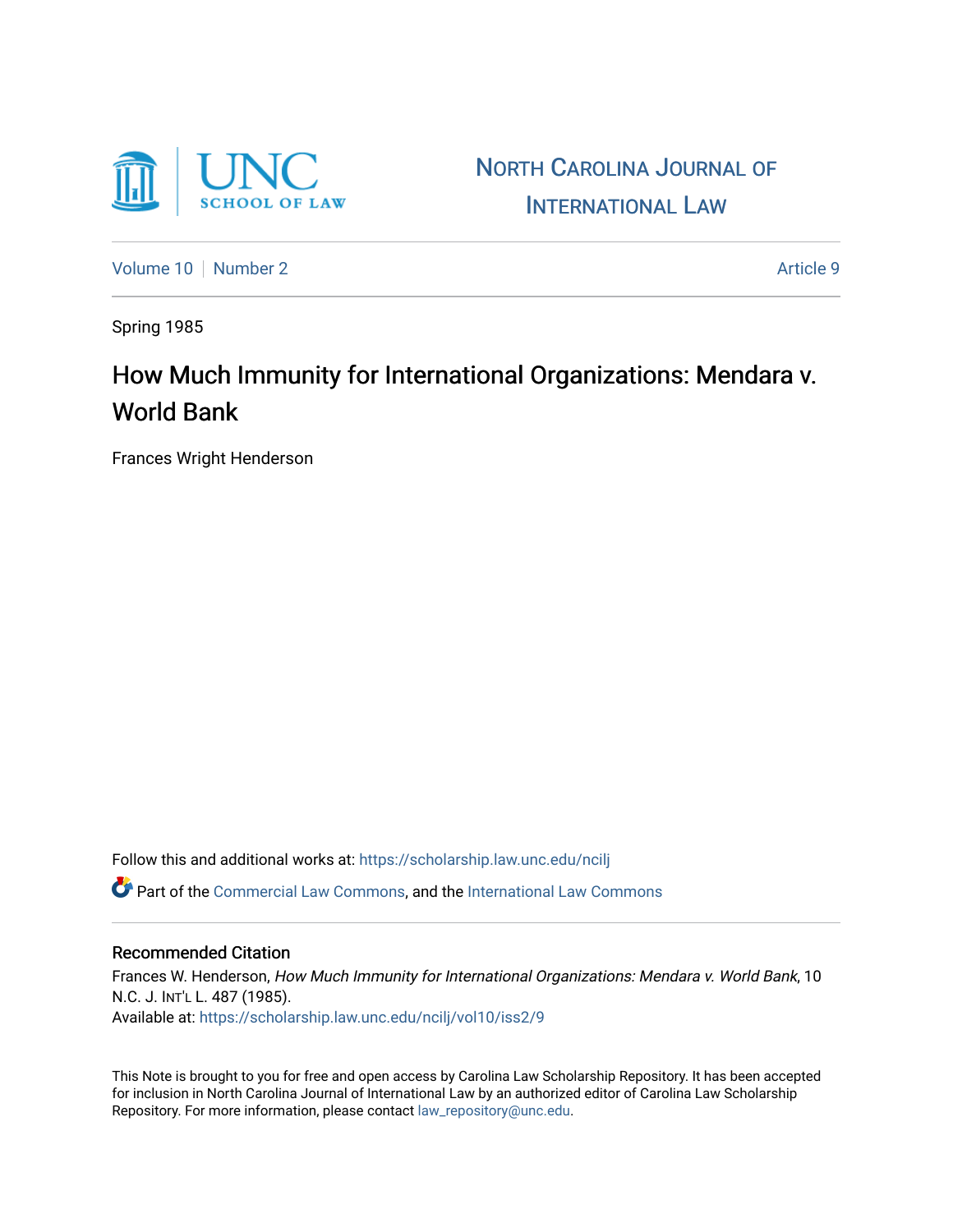## **CASENOTES**

## How Much Immunity for International Organizations?: *Mendaro v. World Bank*

Employees of international organizations headquartered in the United States may find themselves remediless against abuse by their employers, unless their organization has an effective internal administrative tribunal. Recently, the Court of Appeals for the District of Columbia Circuit in *Mendaro v. World Bank<sup>1</sup>* found the World Bank,<sup>2</sup> as an international organization, immune from suit by an employee alleging sexual harassment, despite the conspicuous absence of an effective grievance procedure within the Bank.<sup>3</sup> The court reasoned that employment relations were within the grant of immunity contemplated by Congress in the International Organizations Immunities Act (IOIA).<sup>4</sup> The court failed, however, to acknowledge the conditional nature of international organizations immunity.

The IOIA grants international organizations headquartered in the United States immunity from American municipal law for their official, noncommercial activities. 5 While international organizations traditionally have enjoyed immunity, $6$  the State Department considers this immunity a privilege of national law that imposes a special obligation on international organizations to provide effective methods of addressing labor-management disputes.<sup>7</sup> When faced with an action brought by an employee against an international organization,

**<sup>1 717</sup>** F.2d **610** (D.C. Cir. 1983).

**<sup>2</sup>** The World Bank is an international financial institution that promotes private foreign investment and long-range balanced growth in international trade. It was established by Articles of Agreement which came into force December 27, 1945. 60 Stat. 1440, T.I.A.S. No. 1502, 2 U.N.T.S. 134.

*<sup>3</sup> Mendaro,* 717 F.2d at 612.

<sup>4 22</sup> U.S.C. § 288 (1982). For a discussion of the Act, see Preuss, *The International Organizations Immunities Act,* 40 AM. J. **INT'L** L. 332 (1946).

**<sup>5</sup>** *Id.* The broad purpose of the statute is to vitalize the status of international organizations of which the United States is a member and to facilitate their activities. International Refugee Org. v. Republic of S.S. Corp., 189 F.2d 858, 860 (4th Cir. 1951), citing Balfour, Guthrie & Co. v. United States, 90 F. Supp. 831, 833 (N.D. Cal. 1950).

**<sup>6</sup>** Article 105 of the United Nations Charter grants the United Nations complete immunity from all legal process. *See* L. GOODRICH, **E.** HAMBRO **&** A. **SIMONS,** CHARTER OF **THE UNITED NATIONS:** COMMENTARY **AND DOCUMENTS 617** (3d ed. 1969).

**<sup>7</sup>** DEPARTMENT OF **STATE DIGEST** OF **PRACTICE IN** INTERNATIONAL **LAw, Ch.** 2, § 4B **(1979)** [hereinafter cited as PRACTICE **IN INTERNATIONAL LAW.]**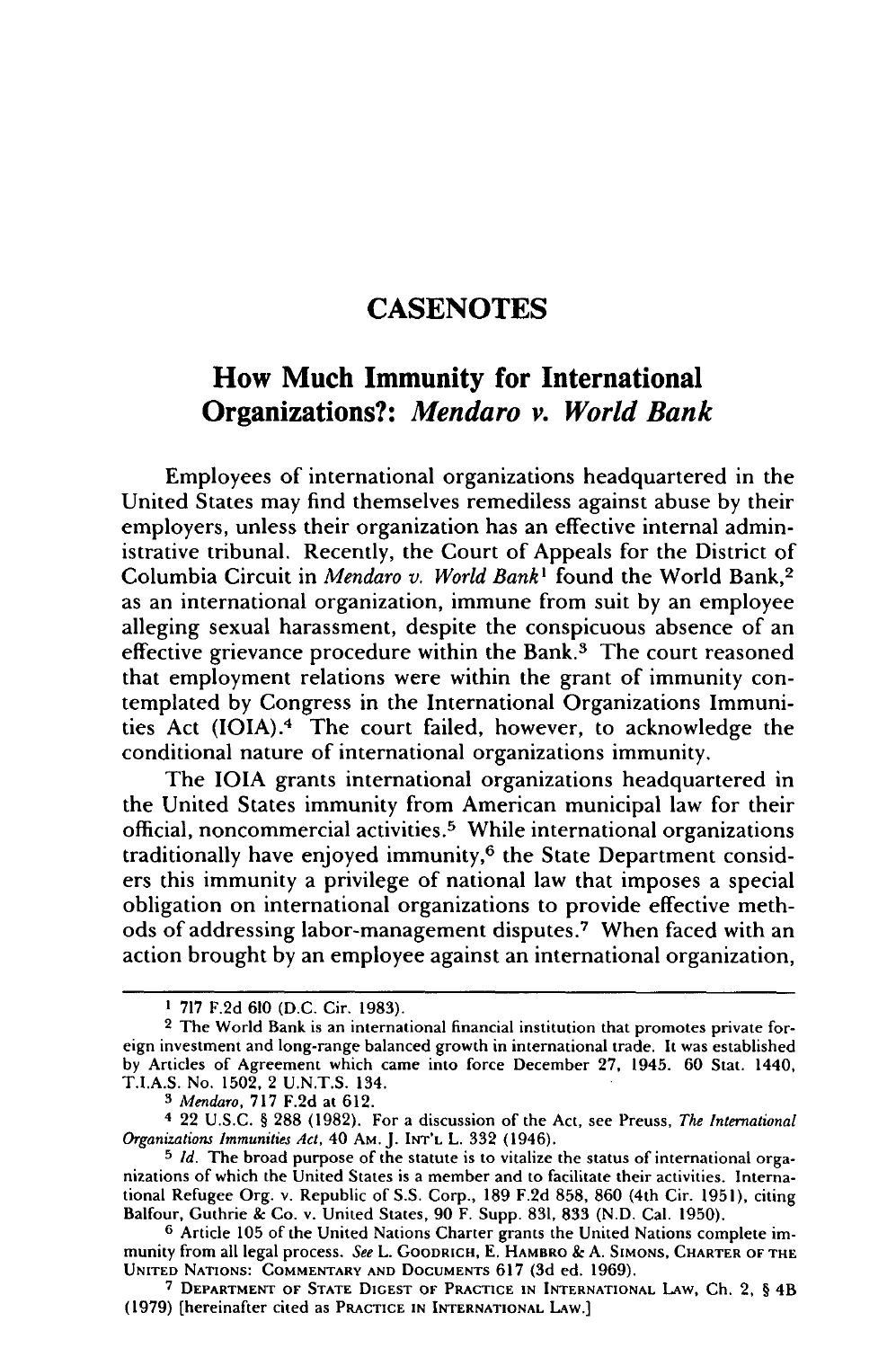a court must delineate the reasonable scope of immunity, by referring to the **IOIA** and its legislative history, as well as to applicable treaties or organizational charters.

The *Mendaro* court had the opportunity to define this scope when Susana Mendaro, an Argentine citizen employed at the World Bank, alleged a pattern of sexual harassment and discrimination against her.8 Mendaro filed suit with the Equal Employment Opportunity Commission (EEOC), alleging violation of Title VII of the Civil Rights Act of 1964. 9 The **EEOC** area office dismissed the complaint for lack of jurisdiction, finding the World Bank immune as an international organization. **10**

Mendaro then filed suit against the World Bank in the United States District Court for the District of Columbia Circuit.'' The World Bank moved to dismiss the action, claiming immunity from the jurisdiction of member nations in suits arising out of the Bank's internal administrative affairs.<sup>12</sup> While conceding that challenged activities of the Bank normally would be immune from judicial scrutiny, Mendaro opposed the action, arguing that the Articles of Agreement (the World Bank Charter) effectively waived the Bank's right to claim the immunities of an international organization.<sup>13</sup>

The district court rejected Mendaro's interpretation of article **VII,** section **3,** which waives the Bank's immunity in specified cases. **14** Relying on *Broadbent v. Organization of American States15* and the language of the World Bank Charter, the district court dismissed the action for lack of jurisdiction.<sup>16</sup> Mendaro appealed to the United States Court of Appeals for the District of Columbia Circuit,<sup>17</sup> which believed that the correctness of the district court decision depended on the extent of the World Bank's immunity from suit under the **IOIA. 1 8**

Mendaro argued that while the World Bank clearly possesses the immunity granted to international organizations, its Charter contains an effective waiver of immunity from judicial process **by** stipulating

12 *Id.*

- *14 Id.*
- **15 628 F.2d 27 (D.C.** Cir. **1980).**
- **16** *Mendaro,* **717 F.2d** at **613.**
- *17 Id.*
- **I8** 22 **U.S.C.** § **288 (1982).**

**<sup>8</sup>** *Mendaro,* **717 F.2d** at **612.**

**<sup>9</sup>** 42 **U.S.C.** § 2000(e) **(1982).** 29 C.F.R. § 1604.1 l(a)-(g) (1984) contains the enacted guidelines that make sexual harassment on the job actionable.

**<sup>10</sup>**Article VII, § 3 of the Articles of Agreement permits actions to be brought against the World Bank "in a court of competent jurisdiction in the territories of a member in which the Bank has an office, has appointed an agent for the purpose of accepting service or notice of process, or has issued or guaranteed securities." **60** Stat. 1457, 2 **U.N.T.S. 180.**

**<sup>11</sup>***Mendaro,* **717 F.2d** at **613.**

**<sup>13</sup>** *Id.*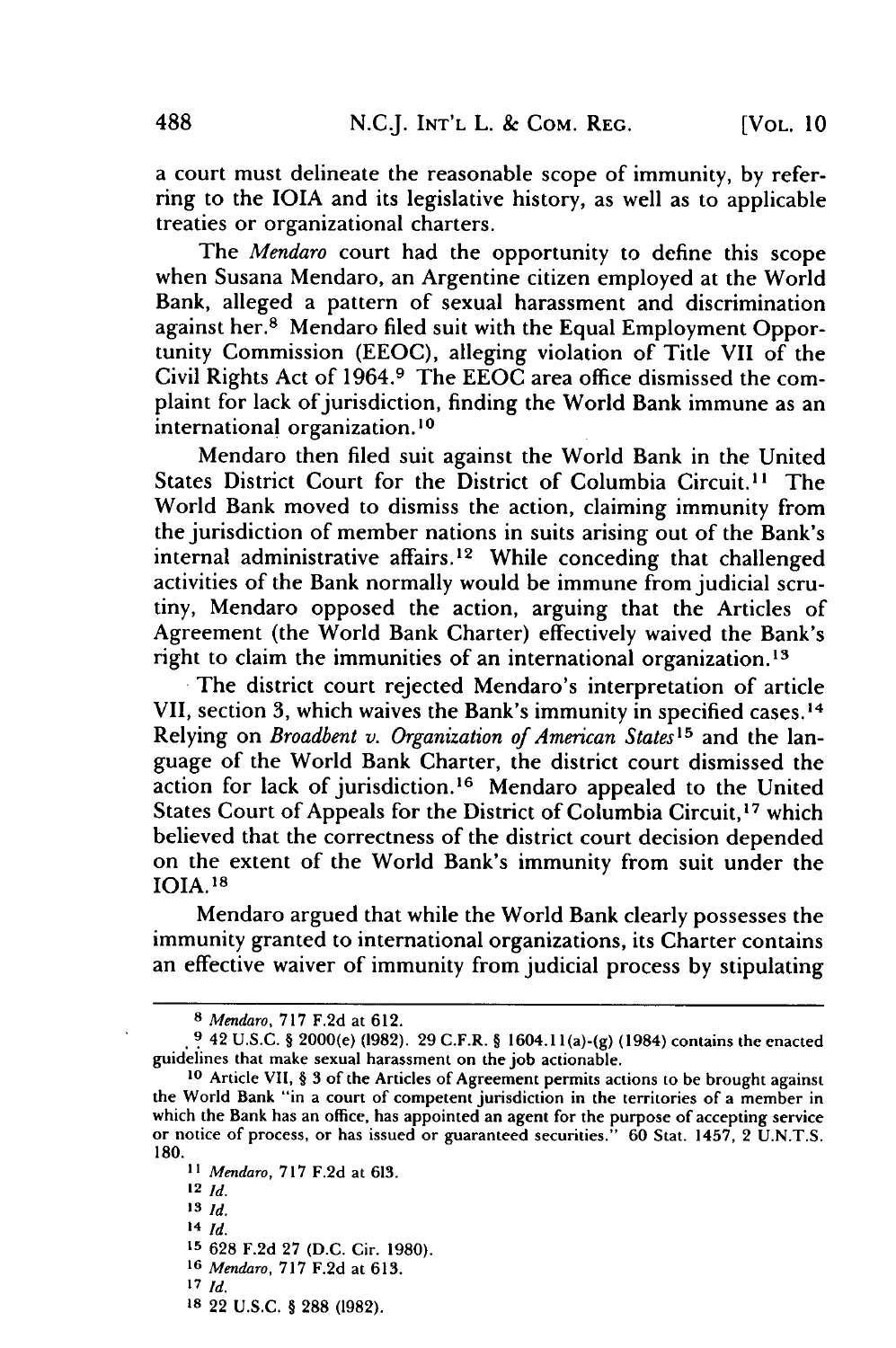the conditions under which actions may be brought against the Bank.<sup>19</sup> Furthermore, because this waiver is subject to two clearly expressed exceptions, 20 the Charter implies that there are no other restrictions on the waiver of immunity. Thus, the Charter affirmatively waives the Bank's immunity to all other types of suits, including those brought by its employees. 2'

Mendaro relied on an earlier decision of the District of Columbia Circuit in which the waiver provision in the Articles of Agreement of the Inter-American Development Bank was interpreted broadly to allow suits by debtors as well as by bondholders, creditors, and beneficiaries of creditors. 22 Mendaro argued that this generous construction should be used in interpreting the World Bank's Charter to allow suits against the World Bank by employees. <sup>23</sup>

The court, however, rejected this argument, concluding that the argument would be logical only if no reference were made to the interrelationship between the functions of the Bank and the purposes underlying international organizations immunities. 24 The function of the Bank is to provide coordinated multinational action in promoting development and balanced growth in international trade.25 The purpose of international immunities is to free organizations such as the World Bank from the peculiarities of national politics by immunizing them from legal process, financial controls, taxes, and duties.<sup>26</sup>

Some immunities are waived by charter when an insistence on immunity would prevent or hinder an organization from conducting its activities. 27 The *Mendaro* court, however, found that immunity from suits by employees in actions arising out of the employment relationship is one of the most important protections against the peculiarities of national politics. 28 The court noted that if an international organization were expected to adhere to all of the employment practices of its member organizations, administrative havoc would

*<sup>19</sup>* Mendaro, **717 F.2d** at 614. 22 U.S.C. § 288a(b) codifies the ability of an international organization to expressly waive immunity.

**<sup>20</sup>** These exceptions are: **(1)** suits by the members of the Bank, and (2) actions seeking prejudgment attachment of the Bank's assets. *Mendaro,* 717 F.2d at 614.

<sup>21</sup> *Id.*

<sup>22</sup> Lutcher S.A. Celulose e Papel v. Inter-American Dev. Bank, 382 F.2d 454 (D.C. Cir. 1967) (lower court granted jurisdiction but dismissed case for failure to state cause of action; dismissal affirmed on appeal).

**<sup>23</sup>** *Mendaro,* 717 F.2d at 614.

<sup>24</sup> *Id.* at 615.

**<sup>25</sup>** *Id.*

**<sup>26</sup> RESTATEMENT** OF **THE FOREIGN RELATIONS LAW OF THE UNITED STATES** (revised) § 464(1) (Tentative Draft No. 4) (1983). **<sup>27</sup>***Mendaro,* 717 F.2d at 615.

**<sup>28</sup>** *Id.* The court also noted that the immunity is now an accepted doctrine of customary international law. *See* A. PLANTEY, **THE INTERNATIONAL** CIVIL SERVICE §§ 133-35 (1981); *but see* M. **AKEHURST,** A MODERN **INTRODUCTION TO INTERNATIONAL LAW** 118 (4th ed. 1982).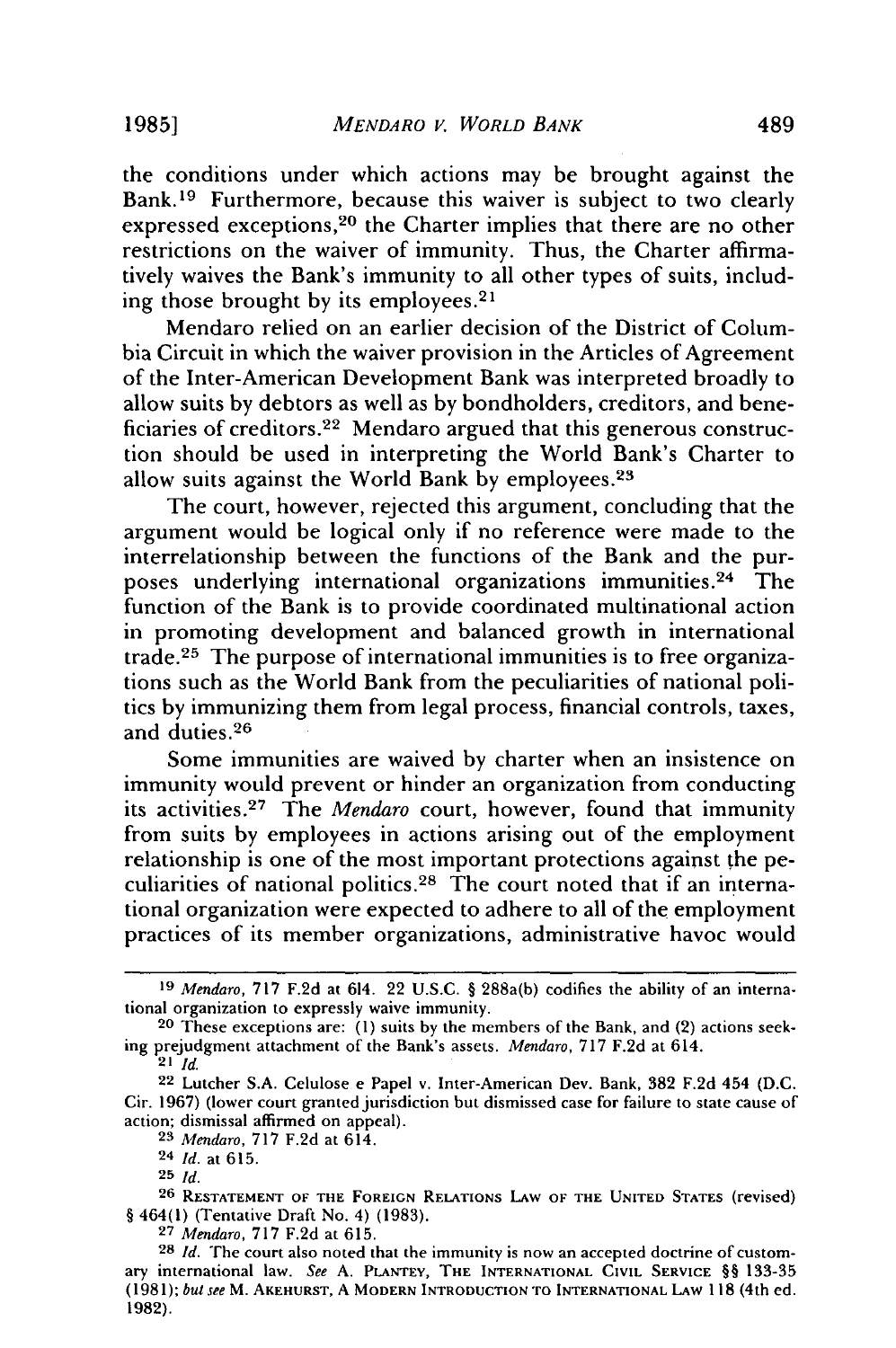ensue, impairing the functioning of the organization.<sup>29</sup>

Conceding that the World Bank could have chosen to waive immunity expressly,<sup>30</sup> the court refused to read such a waiver into the World Bank Charter. Relinquishment of immunity arguably would not give any benefit to the Bank. The court stated that "rather than furthering the purposes and operations of the Bank, this waiver would lay the Bank open to disruptive interference with its employment policies in each of the thirty-six countries in which it has resident missions. . . . "<sup>31</sup>

While the court noted that many multinational corporations must conform their employment practices to the laws of various countries, it recognized the important distinction between private corporations and international organizations: while private corporations are organized under the laws of one or more countries, international organizations owe their primary allegiance to the principles and policies established by their organic documents, and not to the legislation of any one member.<sup>32</sup> Further, the Bank officers and staff pledge their allegiance to the Bank and to no other authority.33 The court concluded that in light of this strict neutrality policy and the obstruction to the Bank's purposes that judicial scrutiny of its employment practices would cause, no waiver of immunity could be inferred from the Bank's Charter. Thus, the court dismissed Mendaro's Title VII action for lack of jurisdiction.<sup>34</sup>

The concept of foreign sovereign immunity, which insulates foreign sovereigns from otherwise meritorious actions, has existed for several thousand years.<sup>35</sup> In an early articulation of the doctrine, Chief Justice Marshall in *The Schooner Exchange v. M'Faddon* stated: "The jurisdiction of a nation within its own territory is necessarily exclusive and absolute. It is susceptible of no limitation not imposed by itself."<sup>36</sup>

Gradually, however, as international trade increased, and the need for security in transactions with foreign governments grew, absolute sovereign immunity began to lose force as a rule of international law. By the post-World War II period, few nations granted

**<sup>29</sup>** *Mendaro,* **717 F.2d** at **615.**

**<sup>30</sup> RESTATEMENT (SECOND) OF THE FOREIGN RELATIONS LAW OF THE UNITED STATES** § 84 (1965) provides that the "immunity of an international organization **. . .** may be waived only **by** an express waiver on the part of the organization." *Id.*

*<sup>31</sup> Mendaro,* **717 F.2d** at **618.**

**<sup>32</sup>** *Id.* at **619.**

**<sup>33</sup>** *Id.* **For** a **discussion of** the **unique role of** the international civil **servant, see G. LANCROD, THE INTERNATIONAL CIVIL SERVICE 82-83 (1963).**

*<sup>34</sup> Mendaro,* **717** F.2d at 621.

*<sup>35</sup> See generally* Glenn, *Immunities of International Organizations,* 22 **VA.** J. **INT'L** L. 247 (1981).

**<sup>36 11</sup> U.S. (7** Cranch) **116, 136 (1812).**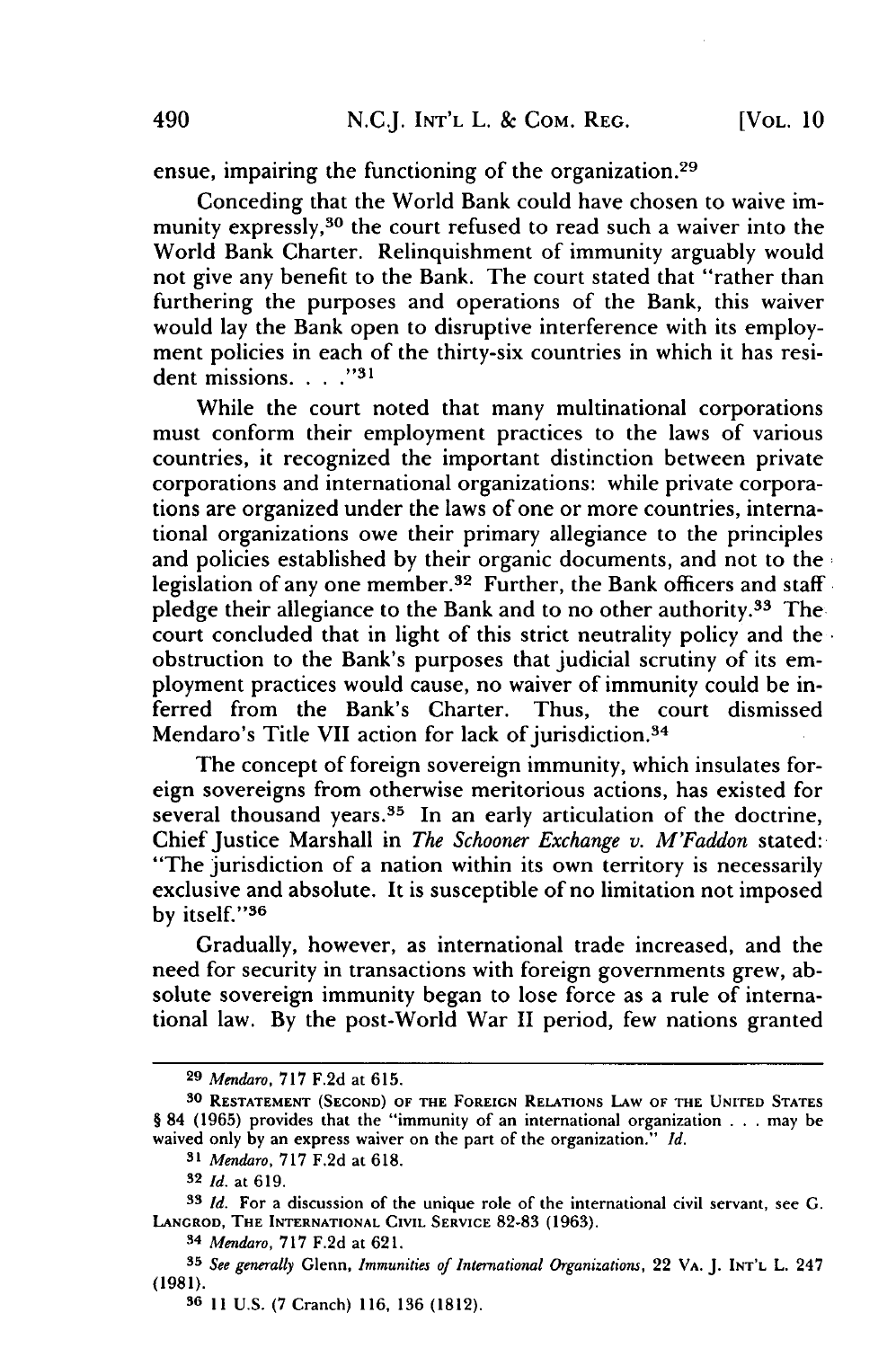absolute sovereign immunity.<sup>37</sup> In 1952 United States policy became aligned with the modern view,<sup>38</sup> which granted immunity to official but not commercial acts. The doctrine of "restrictive sovereign immunity," codified in the Foreign Sovereign Immunity Act of 1976 (FSIA),<sup>39</sup> permits suit based on "commercial activity" against a sovereign without its consent. Such immunity does not mean that the holder is above municipal law, only that it is unenforceable against it; therefore, the holder may waive the immunity and make the municipal laws binding on **it.40**

The **IOIA** grants international organizations the same immunities as enjoyed **by** foreign governments if the organizations meet statutory criteria.<sup>41</sup> This immunity is deemed necessary for two reasons: **(1)** international organizations are composed of sovereign members whose sovereignty ought to be respected; and (2) freedom from conflicting municipal laws is necessary for the smooth functioning of the organization. 42 There are, however, three ways in which immunity for international organizations may be limited: **(1)** the organization itself may waive its immunity; (2) the President may specifically limit the organization's immunity in the original executive order; and **(3)** the immunity is subject to modification, condition, or revocation by executive order if the privilege is abused.<sup>43</sup> Furthermore, the language of the **1OIA** indicates its derivative nature: international organizations "shall enjoy the same immunity from suit as is enjoyed by foreign governments."<sup>44</sup> Thus, following the restrictive theory, the immunity of international organizations is limited to official, noncommercial activity.

**43** 22 **U.S.C. § 288 (1982).**

**44** *Id.* **§** 288a(b).

**<sup>37</sup>** *See* Glenn, *supra* note **35,** at 252-54.

**<sup>38</sup>** The adoption of this theory of restrictive immunity was announced in what has come to be known as the "Tate Letter;" Letter from Jack B. Tate, Acting Legal Advisor of the Department of State, to Phillip B. Perlman, Acting Attorney General (May **19, 1952),** *reprinted in* **26 DEP'T OF ST. BULL.** 984 **(1952).** *See also* Republic of Mexico v. Hoffman, 324 **U.S. 30** (1945), in which the court judicially abolished the doctrine of absolute sovereign immunity.

**<sup>39</sup>**Foreign Sovereign Immunities Act, **28 U.S.C. §§ 1330,** 1332(a)(2-4), **1391(f, 1441(3), 1602-1611 (1982).** For a discussion of the effect of the FSIA on the **IOIA,** see Note, *Jurisdictional Immunities of Intergovernmental Organizations,* **91 YALE** L. **J. 1167 (1982).**

**<sup>40</sup>** M. **AKEHURST,** *supra* note **28,** at **118-19.** For an example of such a waiver, see Libyan Am. Oil Co. v. Socialist People's Libyan Arab Jamahirya, 482 F. Supp. **1175 (D.D.C. 1980),** in which the court held that a Libyan arbitration clause waived the defense of foreign sovereign immunity for purposes of federal jurisdiction, but noted that a court must give particular reasons for denying sovereign immunity and must comply with traditional requirements for in personam jurisdiction.

**<sup>41</sup>** Immunity is granted to the organization if the United States participates in it pursuant to a treaty or congressional act, and if it has been designated **by** the President as an international organization. The World Bank has been approved **by** Congress, 22 **U.S.C §§ 286, 286(h) (1982),** and properly designated **by** the President (Exec. Order No. **9751, 3** C.F.R. **558** (1943-48 Comp.). **<sup>42</sup>***See* M. **AKEHURST, THE** LAw **GOVERNING EMPLOYMENT IN INTERNATIONAL ORGANIZA-**

**TIONS** 12 **(1967).**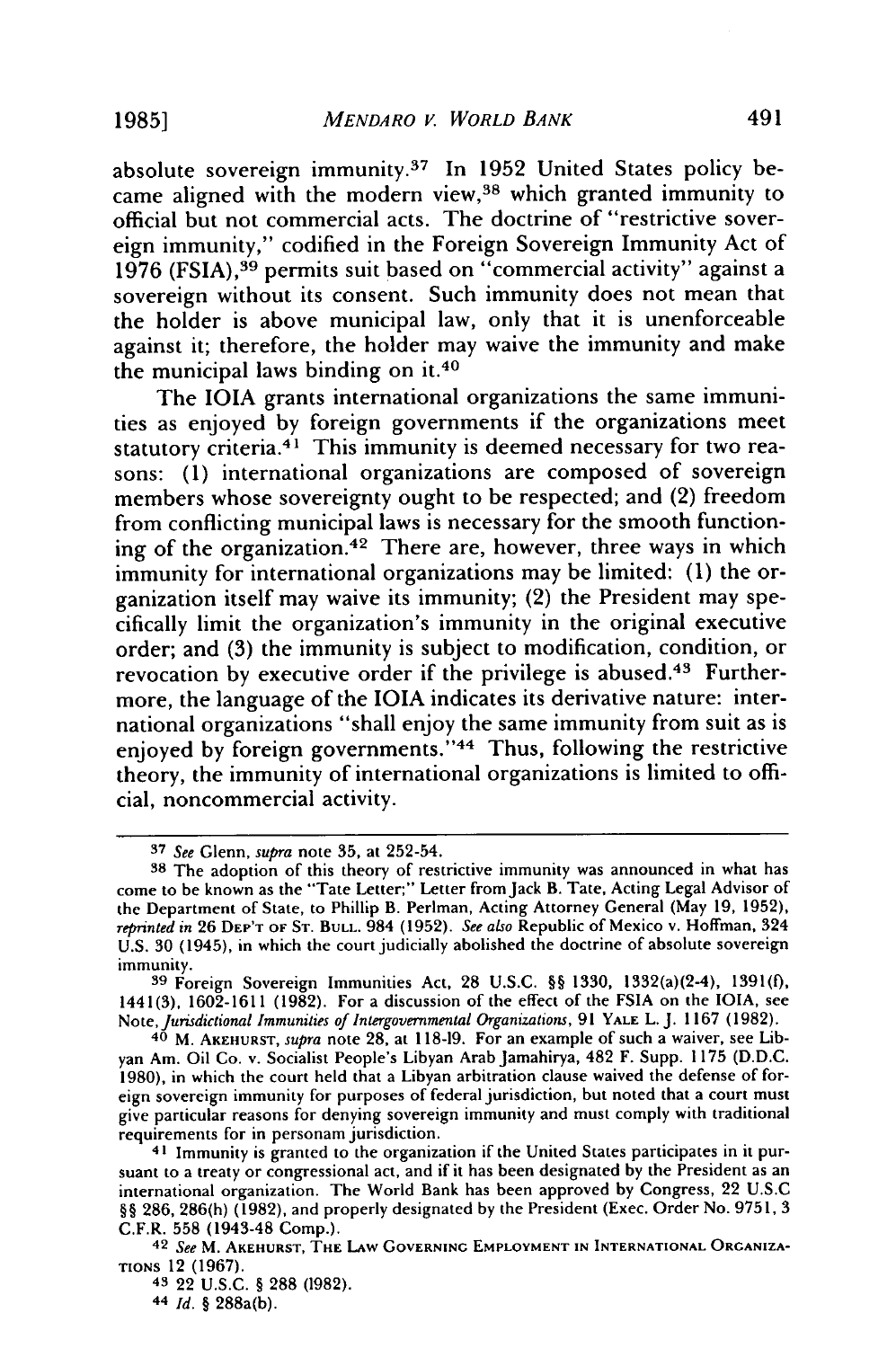The distinction between commercial and official activity is not always easily drawn. 45 It is clear that Congress intended the scope of sovereign immunity to be decided by the courts, rather than the State Department, because an express purpose of the FSIA was to dispel the doctrine of judicial deference to the executive on sovereign immunity issues. <sup>46</sup>

Thus, the courts are empowered to define the scope of sovereign immunity by reference to the IOIA, the FSIA, their legislative histories, and any applicable treaties or charters.<sup>47</sup> One commentator has written that "the courts should limit the category (commercial activity) as narrowly as possible consistent with honoring the autonomy of the international organizations in the conduct of their official functions." <sup>48</sup>

This immunity is limited traditionally to what is necessary for the organization to function. 49 Immunity from suit in the courts of the member states lies at the core of this "functional necessity" concept of sovereign immunity:

[I]f there is one certain principle it is that no member state may hinder in any way the working of the organization or take any measures the effect of which might be to increase its burdens, financial or other.<sup>50</sup>

When immunity is not necessary to the functioning of the organization or in fact impedes it, the organization makes a waiver of immunity for certain actions.<sup>51</sup>

The *Mendaro* court faced the question whether immunity from suit by an employee is necessary to the functioning of the World Bank. In finding immunity necessary, the court followed a tradition

**49** D. BOWETr, THE LAW OF **INTERNATIONAL** INSTITUTIONS **308** (3d ed. **1975).** *See also* Curran v. City of New York, 191 Misc. 229, 77 N.Y.S.2d 206 (1947) (rejecting taxpayer's challenge to United Nation's exemption from city taxes, because the exemption found to be part of United Nation's immunity, which was necessary to its functioning).

**50** Doc. XIII, IV/2, 13 U.N.C.I.O. Docs. 703, 704-5 (1945), *reprinted in* 13 M. WHITE-**MAN, DIGEST** OF INTERNATIONAL LAw 34, 36 **(1968).**

**<sup>51</sup>***See* M. AKEHURST, *supra* note 28, at 118-19.

<sup>45</sup>28 U.S.C. § 1603(d) (1982) defines commercial activity as "either a regular course of commercial conduct or a particular commercial transaction or act. The commercial character of an activity shall be determined by reference to the nature of the course of conduct. **. .**rather than by reference to its purpose." *Id. See, e.g.,* Sugarman v. Aeromexico Inc., 626 F.2d 270 (3rd Cir. 1980) (national airline of Mexico held not immune from suit because airline was commercial activity).

<sup>&</sup>lt;sup>46</sup> "It [the FSIA] is designed to bring U.S. practice into conformity with that of most other nations by leaving sovereign immunity decisions exclusively to the courts, thereby discontinuing the practice of judicial deference to 'suggestions of immunity' from the executive branch." H.R. REP. No. 1487, 94th Cong., 2d Sess. 5, *reprinted in* 1976 U.S. **CODE CONG.** & **AD.** NEWS 6604, 6610. *See, e.g., Exparte* Republic of Peru, 318 U.S. 578 (1943) (Court defers to executive determination the immunity of a sovereign vessel from a libel action). For a discussion of the FSIA, see Clarke, *The Foreign Sovereign Immunity Act of 1976,* 3 NC.J. **INT'L** L. & COM. REG. 206, 208-09 (1978). *See also* O'Toole, *Sovereign Immunities Redivu.s: Suits Against International Organizations,* 4 **SUFFOLK** TRANSNAT'L LJ. **1** (1980).

<sup>47</sup>Glenn, *supra* note 35, at 278.

**<sup>48</sup>** O'Toole, *supra* note 46, at 3.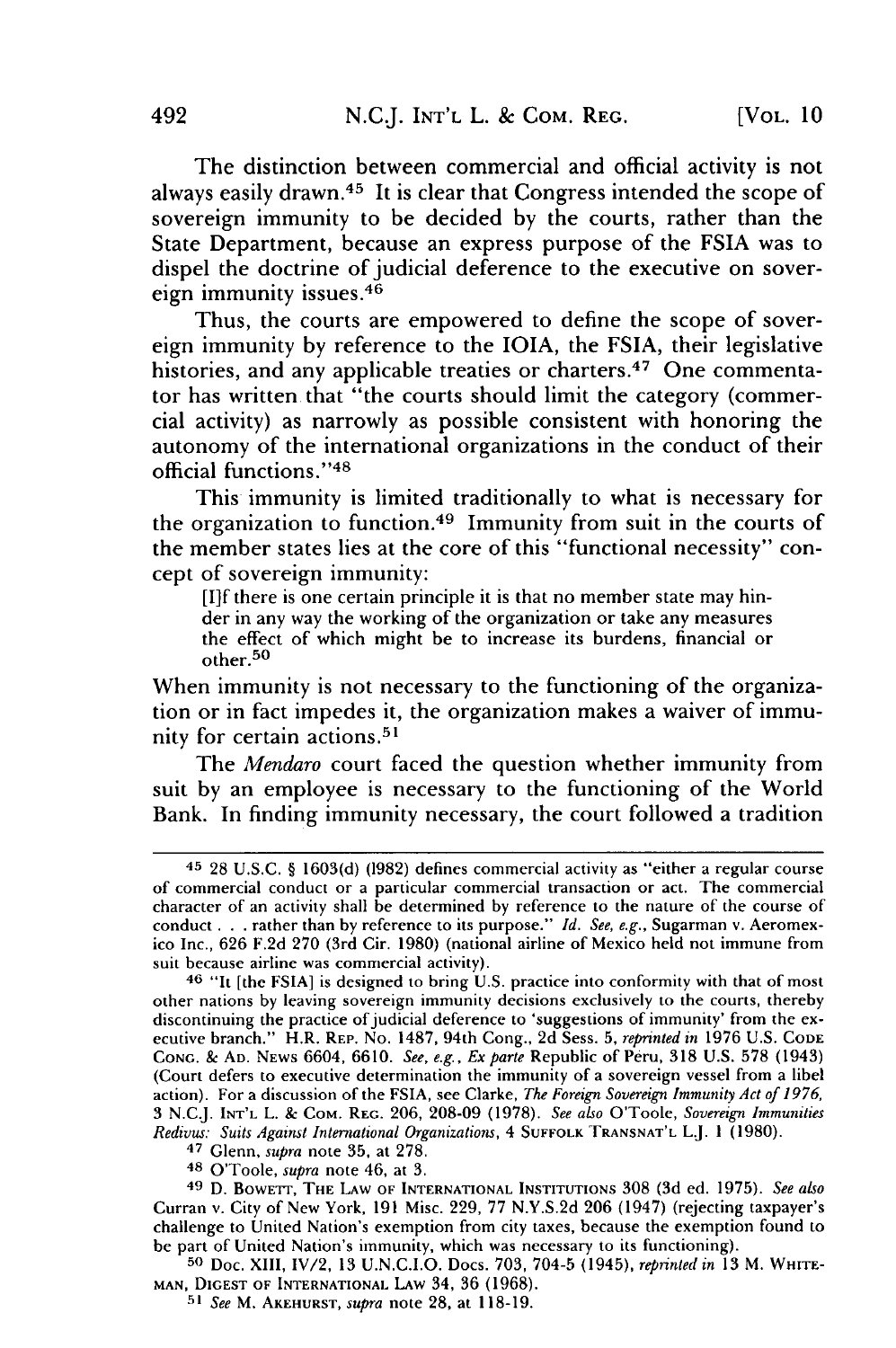of recognizing the international civil service as ideally unaffected by competing national policies. Because staff are recruited from all over the world, a choice of a particular municipal law would be arbitrary. Allowing an international civil servant to use his municipal law would subject the organization to national pressures.<sup>52</sup> Furthermore, the multinational personnel are expected to act only in the interests of their organizations and not their national states. 53 International civil servants are said to be governed by the internal authority of their organization rather than the municipal laws of the member states.<sup>54</sup>

Recognizing the importance to international organizations of immunity from employment suits, American courts have been unwilling to assert jurisdiction over claims by disgruntled international civil servants. Recently, in *Broadbent v. Organization of American States55* the United States Court of Appeals for the District of Columbia Circuit held that because the relationship between an international organization and its internal administrative staff is noncommercial, the organization is thereby immune based on either a restrictive or absolute sovereign immunity. 56 The court stated that "the employment by a foreign state or international organization of internal administrative personnel is not properly characterized as 'doing business.<sup>7</sup> "57

The *Broadbent* court relied heavily on the legislative history of the IOIA, which states that employment of civil service personnel is stated to be a public, noncommercial activity.<sup>58</sup> In limiting its holding to a finding that employment of international civil servants is a noncommercial activity, and therefore does not fall within the exception provided by the restrictive theory, the *Broadbent* court evaded further questions about the extent to which immunity should be granted to international organizations.

In *Tuck v. Pan American Health Organization* (PAHO)<sup>59</sup> the court found PAHO immune from suit by Tuck, an employee who had alleged tortious interference with contract by the organization. The court found that Tuck's claims arose out of PAHO's supervision of its personnel, a noncommercial activity that was protected under the restrictive immunity theory. 60 Like the *Broadbent* court, the *Tuck*

**53** *Id.*

<sup>52</sup> M. AKEHURST, supra note 42, at 5.

<sup>54</sup> *Id.*

**<sup>55</sup>628** F.2d **27** (D.C. Cir. 1980).

<sup>56</sup> *Id.* at **33.**

**<sup>57</sup>** *Id.*

**<sup>58</sup>***See* H.R. REP. No. 1487, 94th Cong., **2d** Sess. 16 (1976), *reprinted in* 1976 U.S. CODE **CONG.** & **AD.** NEWS 6615: "Also public or governmental and not commercial in nature would be the employment of diplomatic, civil service, or military personnel .... *"Id.* **<sup>59</sup>**668 F.2d 547 (D.C. Cir. 1981).

<sup>60</sup> *Id.* at 550.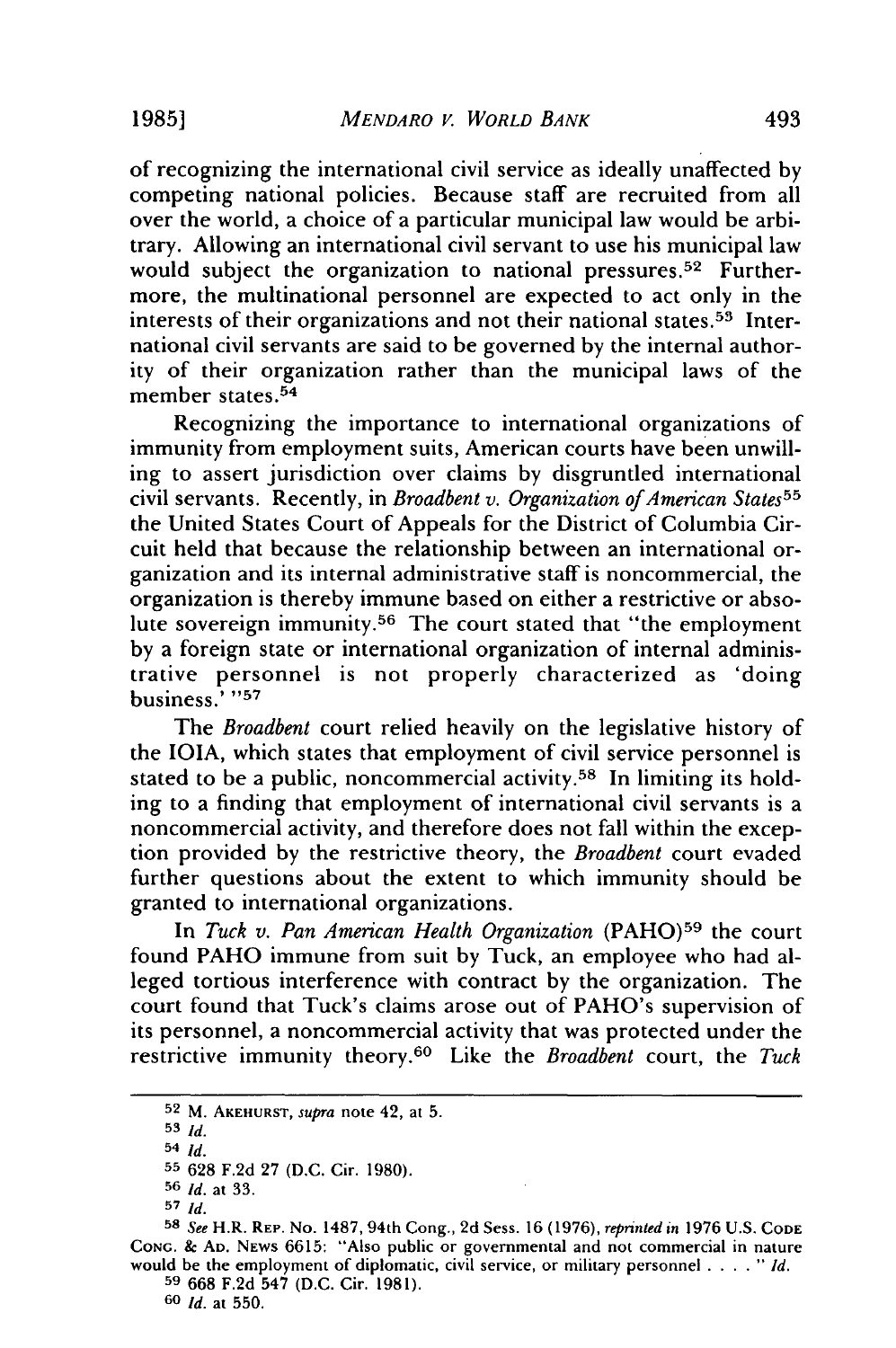court found it unnecessary to decide whether PAHO possessed absolute or restrictive immunity, concluding that "appellees are in most respects immune from suit in the district court."<sup>61</sup>

In *Herbert Harvey, Inc. v. NLRB* a corporation that managed maintenance workers in buildings owned by the World Bank asserted that the National Labor Relations Board (NLRB) had no jurisdiction over it because of its intimate connection with the World Bank as employer.<sup>62</sup> The court denied this assertion and upheld the NLRB's jurisdiction over Herbert Harvey, while recognizing the World Bank's immunity from the reach of the NLRB. <sup>63</sup>

In *Weidner v. International Telecommunications Satellite Organization (Intelstat)6 <sup>4</sup>*the court held Intelstat immune from a breach of contract suit, even though it had not been designated as an international organization at the time the cause of action arose. Established in 1973, Intelstat was designated an international organization by President Ford in January 197765 after its alleged wrongful dismissal of plaintiff six weeks before the filing of the complaint. The court found the operative date was the date the complaint was filed, and dismissed plaintiff's argument that there is a distinction between immunities extended to foreign governments and those extended to international organizations. <sup>66</sup>

The *Mendaro* court was thus faced with a seemingly impenetrable body of case law that excluded international civil servants from actions against their employers in American courts. A reading of this case law, the relevant statutes, and the legislative history indicates that the *Mendaro* decision, although problematic, is defensible. The denial of equal protection to an employee working within the United States is a troubling application of sovereign immunity. Although the *Mendaro* court was sympathetic to plaintiff's plight,<sup>67</sup> it was unable or unwilling to search beyond the present application of the law to find a remedy.

Unlike sovereign immunity, which is derived from the common law (later codified in its restrictive form in the FSIA), the immunity of international organizations is statutory. Before the enactment of the 1OIA, no provision was made for jurisdictional immunity of interna-

**<sup>61</sup>** *Id.*

**<sup>62</sup>** 424 F.2d 770 (D.C. Cir. 1969).

**<sup>63</sup>** *See id.* at 773 n.20 in which the court cites the proposition that "the Bank enjoys certain privileges and immunities. Thus, the governors, directors, officers, and employees of the Bank are immune from legal process for acts performed in their official capacities *. . Id.*

<sup>64 392</sup> A.2d 508 (D.C. 1978).

**<sup>65</sup>** Exec. Order No. 11,966, 42 Fed. Reg. 4331 (1977).

**<sup>66</sup>** *Weidner,* 392 A.2d at 511. The court hints, however, that it sees some merit to this argument: "Even if Congress intended for there to be such a distinction when they enacted the [IOIA] in 1945, it is unclear what the differences in the immunities are." *Id.*

**<sup>67</sup>** *Mendaro,* 717 F.2d at 616 n.41.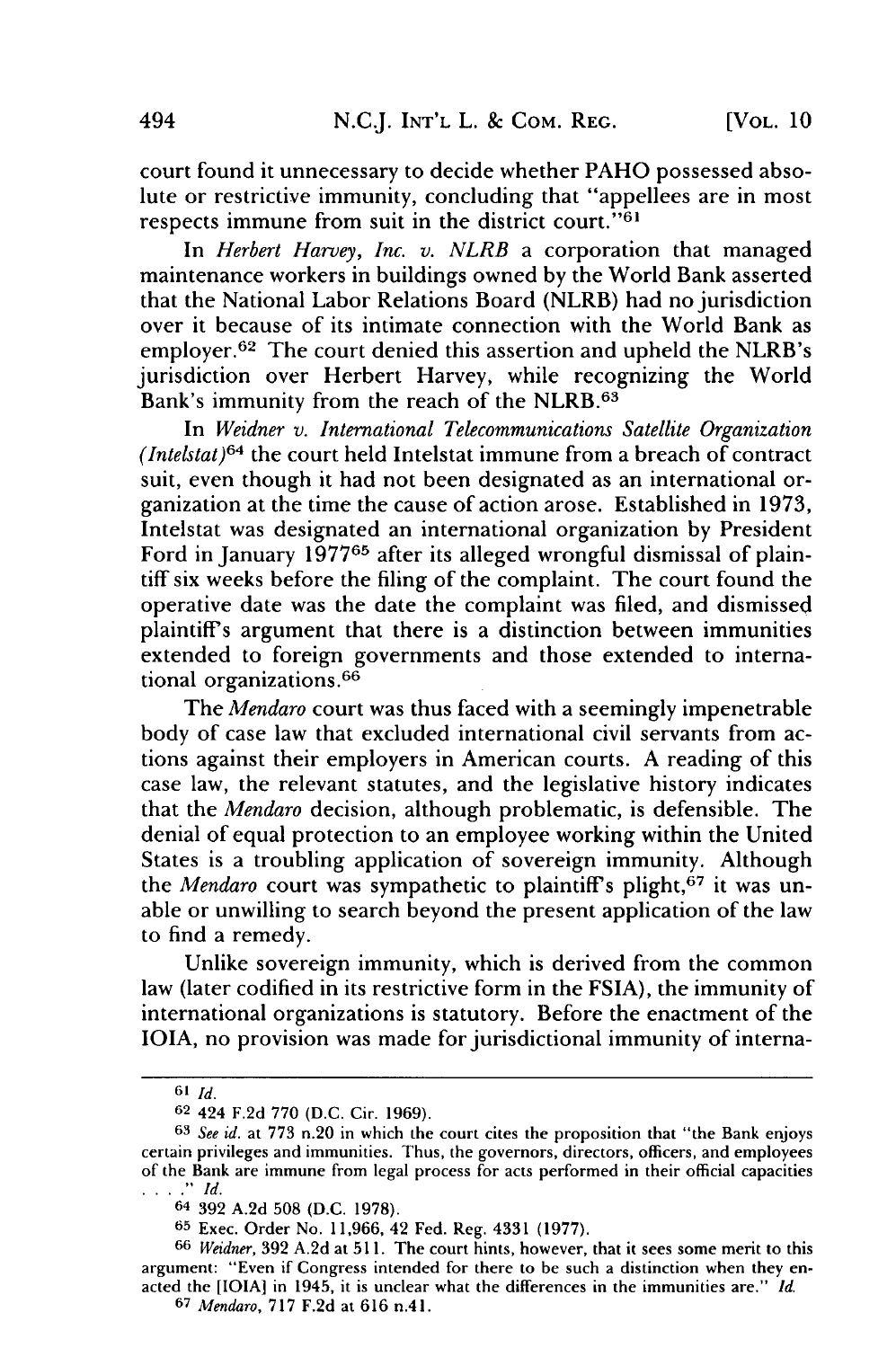tional organizations or their personnel,<sup>68</sup> although international organizations were recognized as legal personalities vulnerable to suit.<sup>69</sup> The IOIA was a congressional grant of immunity intended to facilitate the functioning of international organizations.<sup>70</sup> The immunity is given to a specific international organization by executive order and can be revoked by executive order if abused.<sup>71</sup> Unlike the FSIA, which clearly intends that questions of immunity be decided by the courts, rather than the executive branch,<sup>72</sup> the IOIA vests considerable power in the President to set limits on international organization immunity.

The State Department clearly views the grant of immunity to international organizations as a privilege of national law rather than a privilege inherent in customary international law. The Department has asserted that the privileges and immunities granted to public international organizations impose a special responsibility on them and their member states to provide effective methods of addressing and resolving labor-management disputes.<sup>73</sup> This view, coupled with the power vested in the executive to revoke international organizations immunity indicates that international organizations may not run roughshod over the rights of their employees. The courts traditionally have been willing to grant immunity from employment suits to international organizations; yet given a directive from the executive branch, they would not be compelled to grant such immunity.

There is a considerable body of international organization internal administrative law, which began to develop in the late 1920s in the League of Nations.74 A common law for international civil servants has emerged, based largely on the principles of the best established municipal systems.<sup>75</sup> The character of employment in international organizations necessitates the development of a *corpus juris* unique to each international organization, because these organizations are established under, and governed by, their constitutions or charters.<sup>76</sup> Recognizing the need for internal administrative law, most international organizations have internal administrative tribu-

**<sup>68</sup>** Note, *Jurisdictional Immunities of Intergovernmental Organizations,* 91 YALE L.J. 1167, 1168 (1982).

**<sup>69</sup>** Preuss, *The International Organizations Immunities Act,* 40 **AM.** J. INT'L L. 332, 333-34 (1946). **<sup>70</sup>**Congress also considered the possibility that the United Nations would establish

headquarters in the United States. *See* H.R. REP. No. 1203, 79th Cong., 1st Sess. 1 (1945).

**<sup>71</sup>** 22 U.S.C. § 288 (1982).

**<sup>72</sup>** *Id.*

**<sup>73</sup>** PRACTICE **IN INTERNATIONAL** LAw, *supra* note 7, Ch. 2, § 4B.

<sup>74</sup> M. AKEHURST, *supra* note 42, at 4-6.

**<sup>75</sup>** *See* A. PLANTEY, *supra* note 28, § 141.

**<sup>76</sup>** M. AKEHURST, *supra* note 42, at 5. See also Morgenstern, *The Law Applicable to International Officials,* 18 **INT'L** & COMP. L.Q. 739 (1969), for a discussion of the problems inherent in this body of law.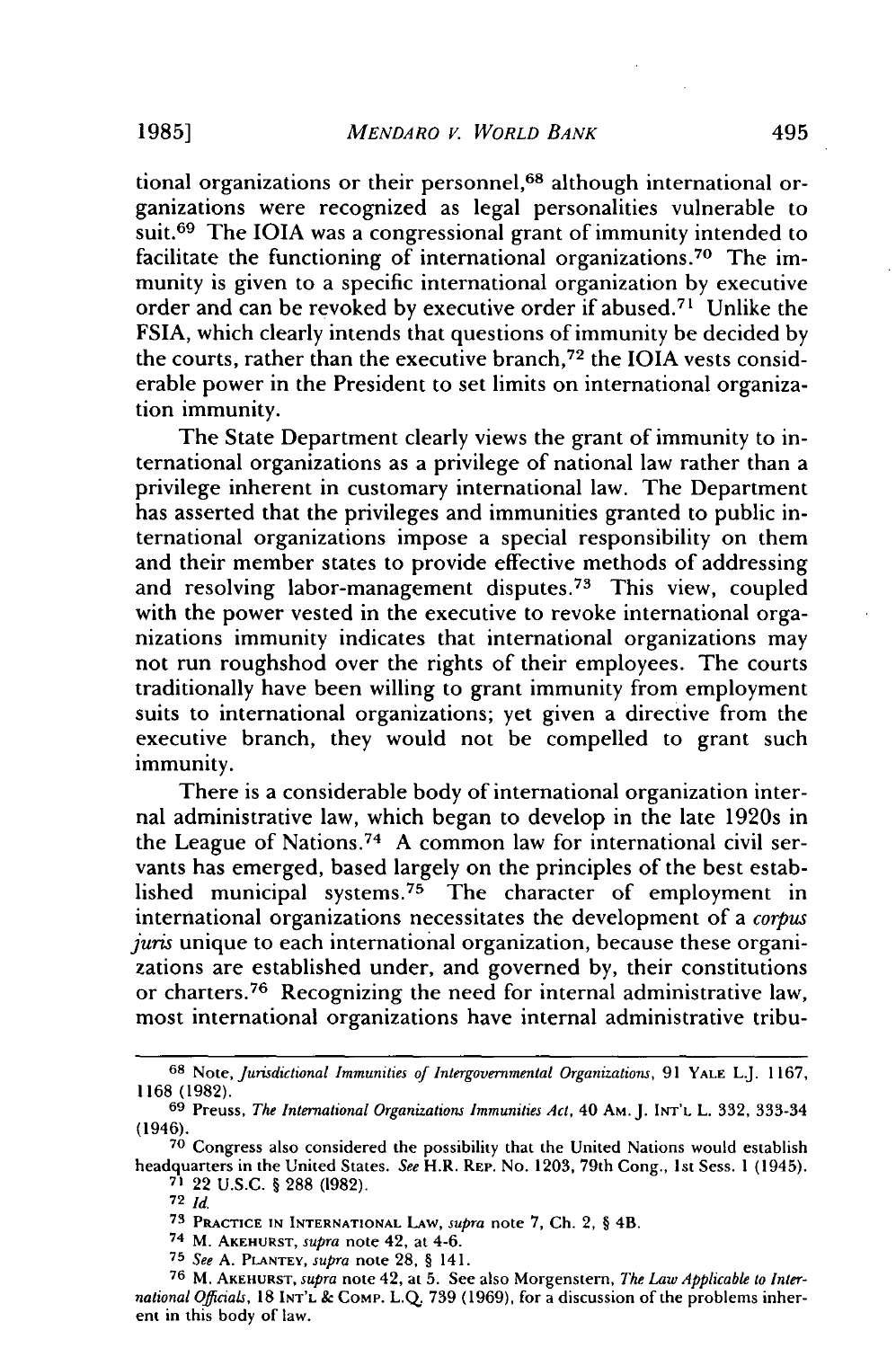nals or staff associations for the establishment of staff regulations and the resolution of internal grievances. 77 Internal administrative tribunals cannot render binding judgments, but can only make recommendations to the Secretariat.<sup>78</sup> At a minimum, the existence of an internal administrative tribunal provides a forum for airing employee grievances.

When Mendaro's cause of action arose, the World Bank did not have an internal administrative tribunal.<sup>79</sup> The World Bank had begun as a small group of highly-trained professionals and specialists. In the last twenty years, the staff has increased sixfold, to over six thousand.80 No longer a tight-knit group of professionals, the World Bank had become a large international organization with no internal tribunal for employee grievances.

The World Bank finally established an internal administrative tribunal in April 1980 for two reasons: (1) management recognized the importance of some grievance procedure for staff morale; and (2) lack of judicial guarantees to Bank employees might be viewed as a factor by some national courts in deciding to assert jurisdiction. 8' The World Bank's tribunal was established too late for Mendaro.<sup>82</sup> She was left remediless by an international organization with inadequate staff regulations and grievance procedures, and by a municipal court that refused to pierce the veil of immunity of international organizations or even, through dicta, to call upon the executive to take note of the wrongdoing.

*Mendaro* is significant, not for its reiteration of case law denying jurisdiction over employment claims by employees of international organizations, but for its refusal to recognize fully the conditional nature of international organizations immunity.<sup>83</sup> The court sympathized with Mendaro, because her claim concerned a particularly egregious offense.<sup>84</sup> Yet it was unwilling to examine seriously the functional necessity argument for blanket immunity of international organizations in employment disputes and the procedure for redress of employee grievances. Furthermore, the court refused to impose legal responsibility on an organization that is granted immunity by

**<sup>77</sup>** M. AKEHURST, *supra* note 42, at 11-26. For a discussion of the development of administrative tribunals in international organizations, seeJ. **YOUNG, INTERNATIONAL** CIVIL SERVICE: PRINCIPLES AND PROBLEMS 189-206 **(1958).**

**<sup>78</sup>** M. **AKEHURST,** *supra* note **42,** at 12.

**<sup>79</sup>** *Mendaro,* **717 F.2d** at **616** n.41.

**<sup>80</sup>** Arechaga, *The New Administrative Tribunal of the World Bank,* **14J.** INT'L L. **&** POL. **1,** 2 **(1981).**

**<sup>81</sup>** *Id.* at 1-6.

**<sup>82</sup>** The tribunal was vested with only limited retroactive jurisdiction, which did not extend to the time when Mendaro's cause of action arose. Also, it was not explicitly authorized to resolve claims based on sexual harassment. *Mendaro,* 717 F.2d at 616 n.41.

**<sup>83</sup>**The court referred to this conditional nature early in the discussion of the IOA, but never discussed it substantively.

<sup>84</sup> *Mendaro,* **717** F.2d at 616 n.41.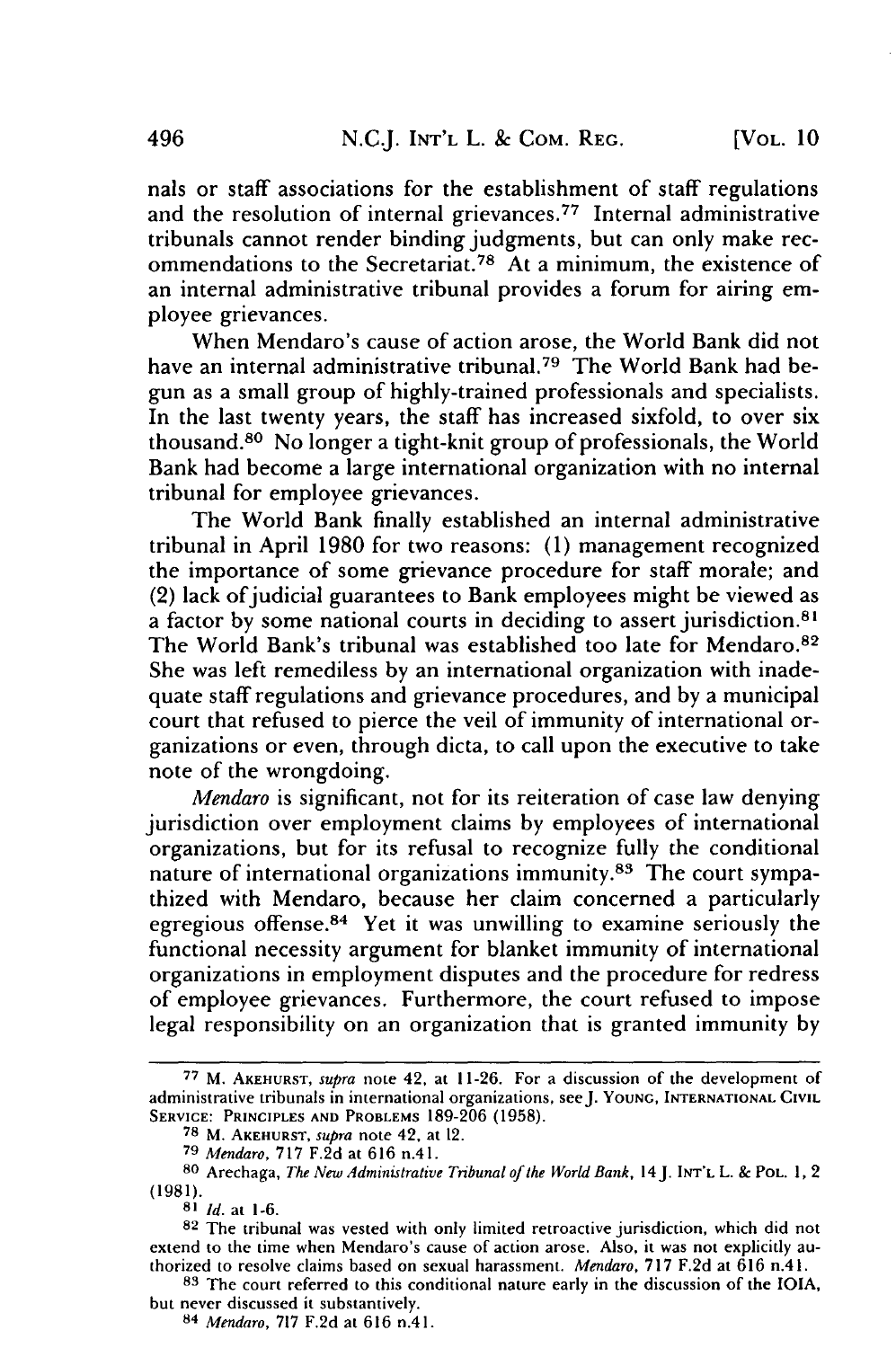statute and retains it at the pleasure of the executive. The court legally may not have been able to assert jurisdiction over the World Bank in *Mendaro,* but strong dicta about the Bank's responsibility to its employees and the ability of the executive to remove the immunity would have been a useful prod to international organizations with inadequate adminstrative tribunals.

**-FRANCES WRIGHT HENDERSON**